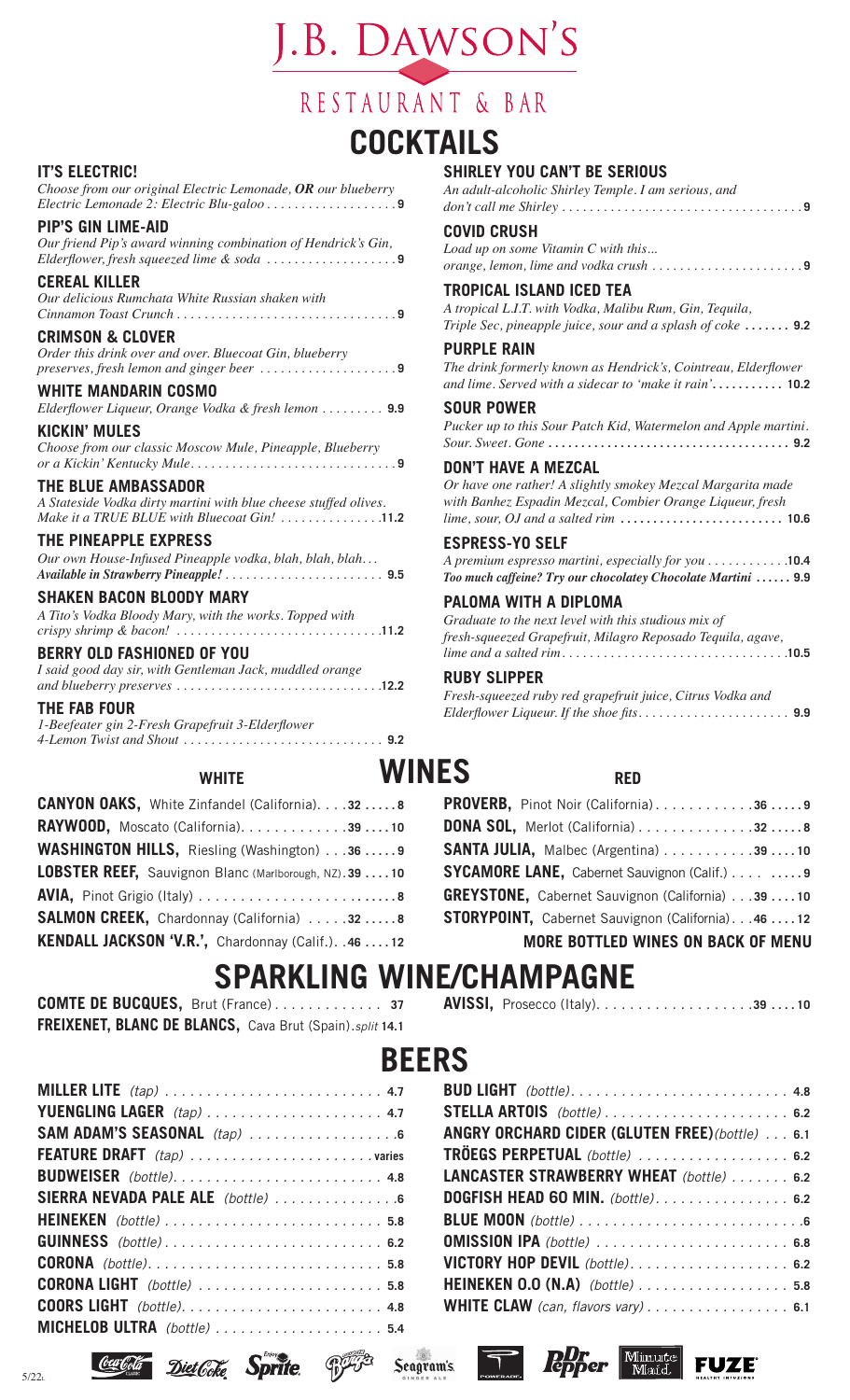# **SOUPS & STARTERS**

## **HOUSE-MADE SOUPS**

**Baked Potato -** Topped with bacon & cheddar **6.8 Lobster Bisque -** Classic recipe **11.1 Feature Soup -****6.8** *(When Available)* **Crab & Corn Chowder – 7.8** *(When Available)*

# **STONE BAKED CORNBREAD**

Crisp outside & moist inside, served with house-made maple butter **8.7**

### **BRUSCHETTA**

Tomatoes marinated in balsamic vinegar, garlic & olive oil, toasted bread **12.2** Half order **8.5**

#### **CRAB DIP**

A creamy blend of crab meat & reggiano cheese served with house-made tortilla chips **17**

#### **SPINACH REGGIANO DIP**

Spinach, artichoke hearts & reggiano cheese with house-made tortilla chips **13.2**

# **SALADS**

#### **FIELD GREEN SALAD** Romaine, iceberg, croutons, mozzarella cheese, red onion & tomatoes **10.2**

**CAESAR SALAD** Romaine, croutons & parmesan cheese **10.2** Add grilled chicken **5.7** Add Cajun grilled shrimp **6.5** Add grilled salmon **8.9** Add seared Ahi tuna **9.6**

# **TRADITIONAL BUFFALO WINGS**

Lightly breaded and seasoned wings fried and tossed in choice of our homemade buffalo sauce or sweet & spicy sauce **16.2**

### **SEARED AHI TUNA**

Spice rubbed & seared rare with soy sauce, wasabi & pickled ginger **16.1**

**TWISTED SHRIMP** Tender, crispy shrimp tossed in a creamy spicy sauce **13.3**

# **PHILLY CHEESESTEAK EGG ROLLS**

Homemade egg rolls stuffed "WIT" fried onions, thin-sliced ribeye & cheddar. Served "WIT" a horseradish dipping sauce **13.9**

### *GARLIC PEPPERCORN RANCH, HONEY MUSTARD, BLUE CHEESE, 1000 ISLAND, VINAIGRETTES: BALSAMIC, STRAWBERRY BALSAMIC*

**COBB SALAD** Our field green mix, roasted chicken, fresh avocado, tomato, egg, bacon, blue cheese, tossed with garlic peppercorn ranch **17.3**

**SOUTHERN SALAD** Select greens, chicken tenders, bacon, tomatoes, croutons, jack & cheddar cheese **17.3**

Thinly sliced prime rib, sautéed onions & jack cheese, on a toasted ciabatta roll with au jus **16.2**

**GRILLED CHICKEN SANDWICH** Grilled chicken breast, cheddar cheese, lettuce, tomato, onion & side of mayo **13.9**

**THE "IMPOSSIBLE BURGER"**

*ADD BLUE CHEESE CRUMBLES – 1.5*

# **HAND HELDS**

*CHOOSE A HOUSE SIDE EXCEPT FOR FISH & CHIPS. SUBSTITUTE GLUTEN FREE BUN – 1.5*

**CHEESEBURGER** 100% Angus Burger, cheddar, lettuce, tomato, onion, pickle, signature sauce **14.4**

**VEGGIE BURGER** Brown rice, mushroom & onion patty with lettuce, tomato, onion & a sweet soy glaze *(NOT VEGAN)* **13.9**

#### **TWISTED BURGER** 100% Angus Burger, pepper jack cheese, frizzled onions, twisted slaw & our signature twisted sauce **14.9**

**CRAB CAKE SANDWICH** Lump backfin crab cake, lettuce, tomato & onion **17.5**

**PULLED PORK SANDWICH** Slow smoked & hand pulled pork with our house-made BBQ sauce **13.9**

**CAJUN CHICKEN SANDWICH** Grilled chicken breast seasoned with Cajun spices, pepper jack cheese, lettuce, tomato, onion & Cajun sauce **13.9**

# **KIDS UNDER 12**

*CHOOSE BROCCOLI OR ONE HOUSE SIDE. INCLUDES BEVERAGE OR MILK.* 

MINI DOGS (2) **7.7**

CHEESEBURGER **7.7** CHICKEN SANDWICH WITH CHEESE **7.7** GRILLED CHEESE SANDWICH **7.7**

Yes it's a 100% vegetarian plant based patty and

**PRIME RIB SANDWICH**

quite possibly the best you ever had...served with Vermont cheddar, lettuce, tomato and onion **15.4** *(MAKE IT VEGAN, REQUEST NO CHEESE, NO SAUCE, & SUBSTITUTE CIABATTA BUN)*

### **FISH & CHIPS**

Our original beer battered New England Haddock fillets served with french fries and cole slaw **19.4**

MACARONI & CHEESE **7.7** CHICKEN TENDER BITES **7.7**

*SUBSTITUTE GLUTEN FREE BUN – 1.5*

*KIDS EAT FREE SUNDAYS (EXCLUDES HOLIDAYS), 1 CHILDS MEAL PER ENTRÉE*

*20% GRATUITY ADDED TO PARTIES OF 7 OR MORE*

*\* CONSUMING RAW OR UNDERCOOKED MEATS, POULTRY & SEAFOOD MAY INCREASE YOUR RISK OF FOODBORNE ILLNESS. PLEASE ALERT YOUR SERVER OF ANY FOOD ALLERGIES. A GLUTEN-FREE MENU IS AVAILABLE FROM YOUR SERVER.*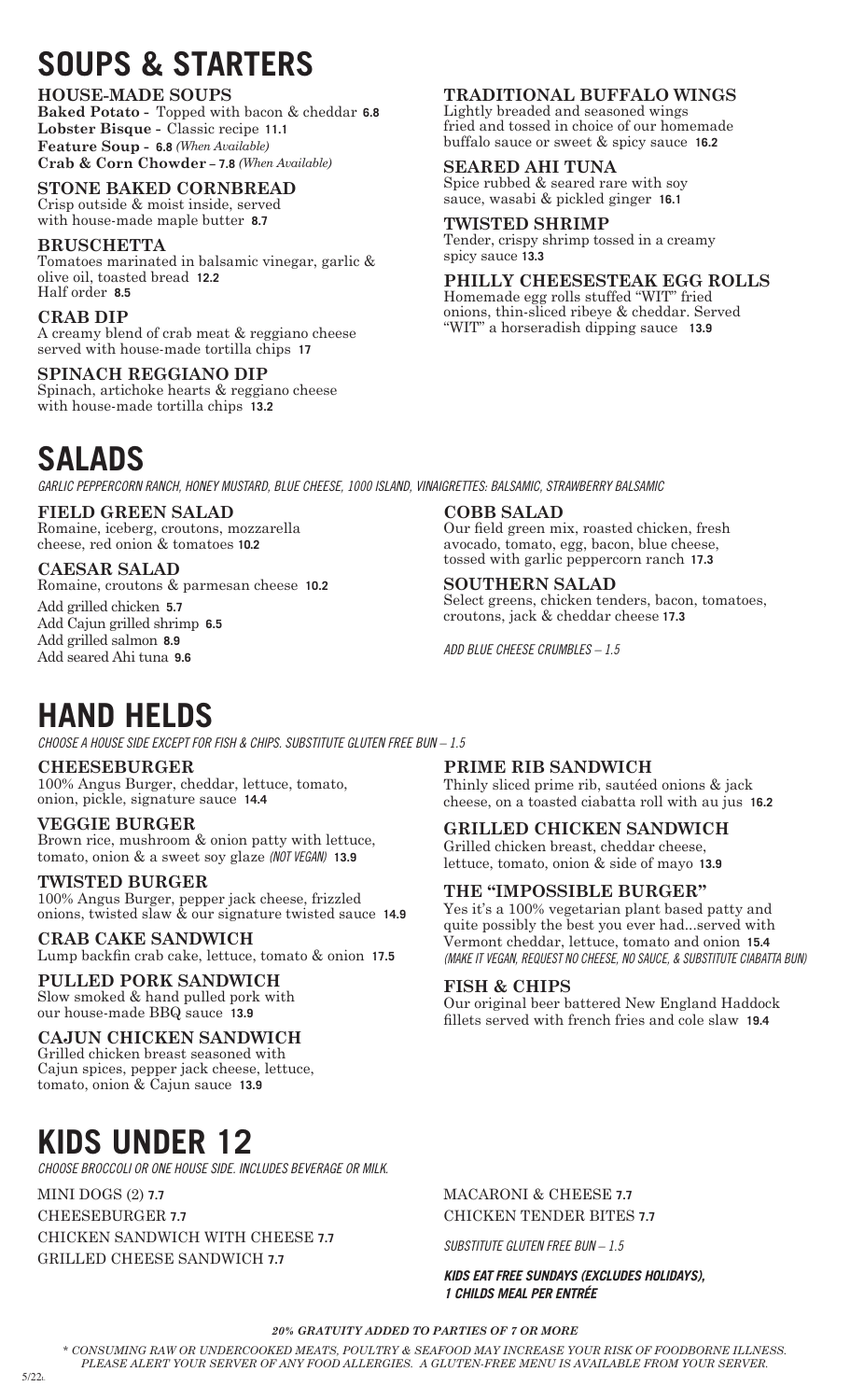# **STEAKS, PRIME RIB & SHORT RIBS**

*CHOOSE ANY 2 HOUSE OR PREMIUM SIDES (EXCEPT BRAISED SHORT RIBS)*

#### **PRIME RIB**

*Available Thu-Sat after 4pm until gone.* 12 oz. Slow roasted aged prime rib, au jus **33.6**

**MAUI RIBEYE** 12 oz. Ribeye marinated in soy sauce, pineapple & ginger **33.6**

**CAJUN RIBEYE** 12 oz. Ribeye grilled with Cajun spices **33.6**

### **FILET OSCAR**

Center cut tenderloin, seasoned lump crab meat, asparagus & garlic cream sauce 8 oz. **38.9** 6 oz. **34.3**

**STRIP STEAK** 12 oz. Center cut aged striploin **32.5**

# **FRESH SEAFOOD**

*CHOOSE ANY 2 HOUSE OR PREMIUM SIDES*

### **NORTH ATLANTIC GRILLED SALMON**

Simply grilled choose House or Cajun seasoned **25.2**

**CRAB CAKES** Two large lump backfin crab cakes **29.9**

# **PASTA**

**CRAB ALFREDO PASTA** Backfin lump crab meat, linguine, alfredo sauce, parmesan cheese & Old Bay seasoning **23**

### **CHICKEN BRUSCHETTA PASTA**

Roasted chicken, penne, basil & mozzarella cheese tossed in a fresh roma tomato based sauce garnished with seasoned bread crumbs **20**

### **CHICKEN FLORENTINE PASTA**

Chicken, penne pasta, spinach reggiano cream sauce & marinated diced tomatoes **20**

# **CHICKEN & RIBS**

*CHOOSE 2 HOUSE SIDES*

**TEXAS TENDERS PLATTER** Hand-battered chicken tenders **18.8**

## **TEXAS TENDERS & RIBS**

Hand-battered tenders & a half rack of slow roasted "knife & fork" Danish baby back ribs **24**

### **SMOKED PULLED PORK**

Smoked pulled pork, BBQ sauce served with house-made stone baked cornbread **19**

### **ROTISSERIE STYLE CHICKEN**

*Available after 4:00PM. Limited Availability.* Half chicken seasoned & slow roasted **18**

### **BABY BACK RIBS**

Slow roasted "knife & fork" Danish baby back ribs **FULL RACK 26 HALF RACK 19**

### **HOUSE SIDES 3**

*COLE SLAW FRENCH FRIES CINNAMON APPLES "MEATY" BAKED BEANS GARLIC WHIPPED POTATOES* 

#### **FILET MIGNON**

8 oz. Center cut tenderloin **31.4** 6 oz. Center cut tenderloin **26.8**

### **BRAISED SHORT RIBS**

Our boneless beef short ribs slow roasted & smothered with our homemade Burgundy sauce served with our garlic whipped potatoes. *No temperature requests.* **25 RARE** *cool, red center*

**MEDIUM RARE** *warm, red center* **MEDIUM** *hot, pinkish red center* **MEDIUM WELL** *hot, thin pinkish center-mostly brown throughout* **WELL DONE** *brown throughout*

*GRILLED MUSHROOMS & ONIONS – 4 ADD BLUE CHEESE CRUMBLES – 1.5 OSCAR: LUMP CRAB MEAT, ASPARAGUS & GARLIC CREAM SAUCE – 7.5 ADD SHRIMP SKEWER – 9.5 ADD SCALLOP SKEWER – 11.5*

### **GRILLED SALMON OSCAR**

Lump crab meat, asparagus, garlic cream sauce **32.7**

### **GRILLED SHRIMP & SCALLOPS**

Jumbo shrimp and sea scallops grilled to perfection choose House or Cajun seasoned **26.8**

### **SHRIMP PASTA SAUTÉ**

Shrimp, linguine, sun-dried tomatoes, spinach, pine nuts, parmesan cheese & herb cream sauce **21** *SUBSTITUTE CHICKEN AT NO CHARGE*

### **ROASTED VEGETABLE PASTA**

A variety of vegetables roasted in garlic oil tossed with linguine, seasoned bread crumbs & shaved parmesan cheese **19**

*SUBSTITUTE BROWN RICE FOR ANY PASTA AT NO CHARGE SUBSTITUTE GLUTEN FREE PASTA FOR ANY PASTA – 1.5*

### **BARBEQUE CHICKEN & RIBS**

Grilled chicken breast brushed with BBQ sauce, half rack of slow roasted "knife & fork" Danish baby back ribs **23**

#### **CRAB CAKE & RIBS**

Large lump backfin crab cake, 1/2 rack slow roasted "knife & fork" Danish baby back ribs **27.4**

# **CHICKEN OSCAR**

Grilled chicken, seasoned lump crab meat, asparagus & garlic cream sauce **24.4**

#### **BAKED PARMESAN CRUSTED CHICKEN** Baked parmesan crusted chicken breasts

topped with a garlic alfredo sauce **19.5**

### **PREMIUM SIDES 6**

*CREAMED SPINACH STEAMED BROCCOLI SEASONED GREEN BEANS CHIPOTLE BLACK BEANS & RICE 1LB SEA SALTED BAKED POTATO (after 4pm, all day Sunday)* 

**DELUXE SIDES 7**

*CAESAR OR FIELD GREEN SALAD ASPARAGUS*

*SUBSTITUTE FOR ANY HOUSE SIDE – 4 SUBSTITUTE FOR ANY PREMIUM SIDE – 1*

# *20% GRATUITY ADDED TO PARTIES OF 7 OR MORE*

*SUBSTITUTE FOR ANY HOUSE SIDE – 3*

#### *\* CONSUMING RAW OR UNDERCOOKED MEATS, POULTRY & SEAFOOD MAY INCREASE YOUR RISK OF FOODBORNE ILLNESS. PLEASE ALERT YOUR SERVER OF ANY FOOD ALLERGIES. A GLUTEN-FREE MENU IS AVAILABLE FROM YOUR SERVER.*